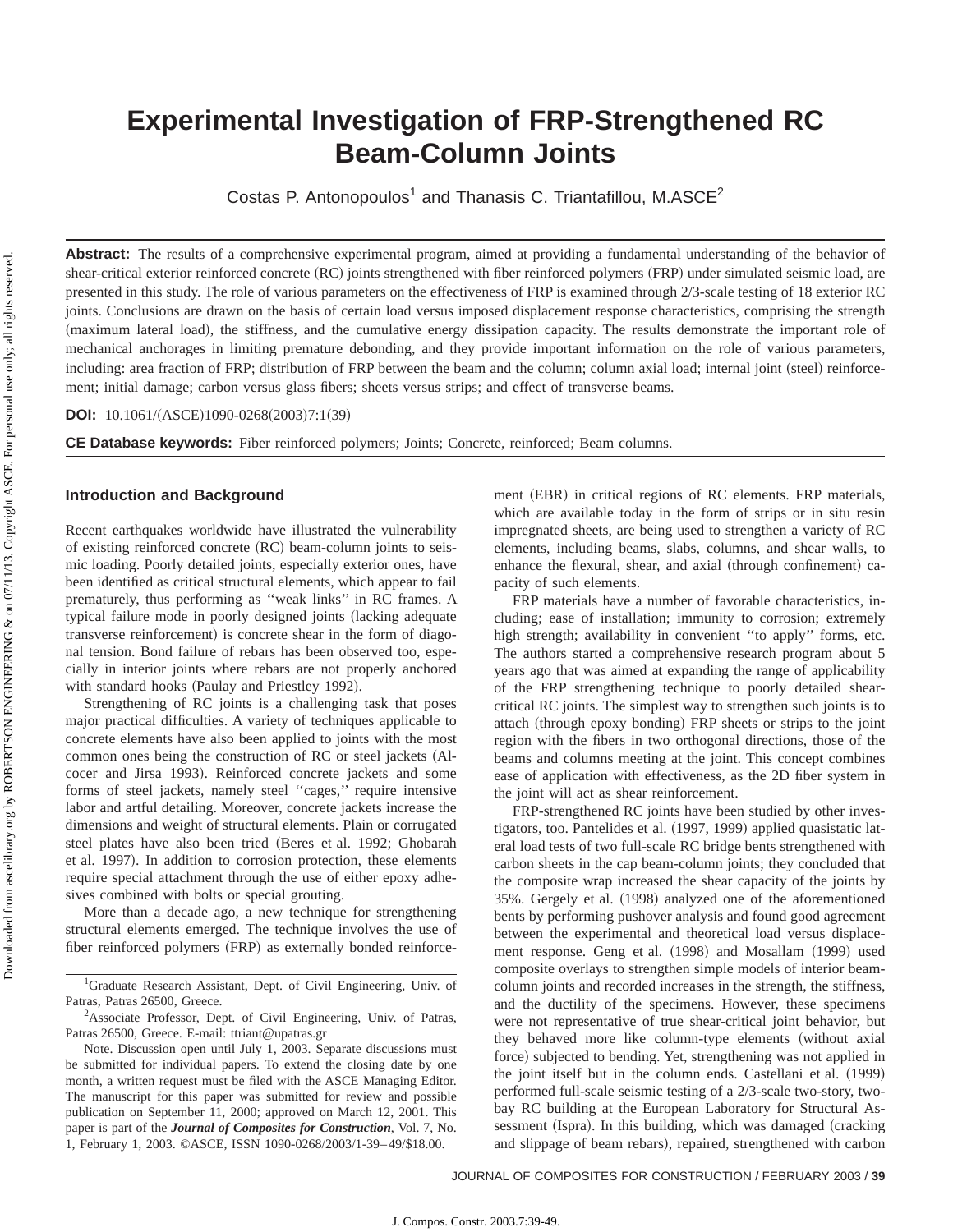



fiber reinforced polymer (CFRP) in the joints, and retested, composite materials proved to be good candidates for strengthening of joints if the proper detailing was implemented. Tsonos and Stylianidis (1999) performed one simulated seismic load test of an exterior joint model strengthened with FRP. He recorded considerable increase in the strength, the energy dissipation and the stiffness characteristics compared to the control (unstrengthened) specimen. Finally, Gergely et al.  $(2000)$  tested a series of  $1/3$ scale exterior beam-column joints strengthened with carbon sheets. Main variables in this investigation were the concrete surface preparation and the fiber orientation, and the main conclusion was that FRP composites provide a viable solution in improving the shear capacity of exterior RC joints.

In this study, the authors present the results of a comprehensive experimental program, which was aimed at providing a fundamental understanding of the behavior of shear-critical exterior RC joints strengthened with composite materials under simulated seismic load, through the investigation of a number of design parameters. We believe that the present study presents an advancement of the state-of-the-art in this area, as it deals systematically with the effect of several design variables for the first time. Details are provided next.

#### **Experimental Program**

#### **Description of Test Specimens**

A total of 18, 2/3-scale, reinforced concrete joints were constructed and tested, as shown in Fig.  $1(a)$ . All the specimens had identical dimensions and were reinforced such that they would represent a poorly detailed exterior T joint of a RC frame. Reinforcement consisted of four, 14-mm diameter rebars in the column, three 14-mm diameter rebars in each side (top, bottom) of the beam, 8-mm stirrups at a spacing of 10 mm in the column, and 8-mm stirrups at a spacing of 15 mm in the beam. Sixteen of the specimens had no stirrups in the joint, and the remaining two specimens had only one column stirrup in the joint. Details of the reinforcement are shown in Fig. 2. Three of the 16 specimens (without stirrup in the joint) were not planar, but they were constructed with a transverse beam in one side  $[Fig. 1(b)]$  to account for the effect of confinement provided by transverse elements. Reinforcement in the transverse beams consisted of four, 14-mm diameter longitudinal rebars.

A crucial point to emphasize is that *all* specimens were designed such that failure would be due to shear in the joint. This



was an important requirement, as one of the main objectives in this study was to evaluate the contribution of FRP to the *shear capacity* of RC joints. Moreover, the specimens were designed such that the effect of a series of factors on the shear capacity of joints could be investigated. These factors included the following: effectiveness of strips versus sheets; number of strips or number of sheet layers; mechanical anchorages; type of fibers (carbon versus glass); level of axial load in the column; damage in the joint prior to strengthening; and effect of transverse beam. The design was assisted by an analytical model developed by the authors based on fundamental mechanics (stress equilibrium and strain compatibility) of the joint core (Antonopoulos and Triantafillou 2002). The designs of all the tested joints and details of the alternative strengthening configurations examined are given in Fig. 3. A short description of the specimens follows.

- $C1$  and  $C2$  were used as control specimens (without FRP); their only difference was in the strength of concrete, which was equal to 19.4 MPa for C1 and 23.7 MPa for C2.
- S33 had three carbon strips on each side of the beam and three on each side of the column.
- S63 had six carbon strips on each side of the beam and three on each side of the column.
- S33L was identical to S33 with L-shaped mechanical anchors provided in the ends of the beam. These anchors consisted of a pair of 5-mm thick and 300-mm long unequal leg steel angles, with legs equal to 35 mm and 60 mm. The two angles were bonded to the two edges of the column with epoxy adhesive and connected with each other through a transverse welded steel plate (Fig. 3). Note that such anchors do not have to (and should not) be made of steel, but they were made as such in this study for simplicity.
- F11 had one layer of flexible sheet (made of carbon fibers) on each side of the column and one layer of U-shaped sheet on the beam.
- F22 was identical to F11 but with two layers of sheets on both the beam and the column.
- F21 had two layers of sheet on the beam and one on each side of the column.
- F12 had one layer of sheet on the beam and two on each side of the column.
- F22A was identical to F22, but this was the only specimen where the axial force in the column was different  $(115 \text{ kN})$ from all the others  $(46 \text{ kN})$ .
- F22W was identical to F22 but with improved anchorage of the sheets in a short distance outside the joint. This anchorage was provided by wrapping two layers of 150-mm wide sheets at the ends of the three members (two columns, one beam) meeting at the joint.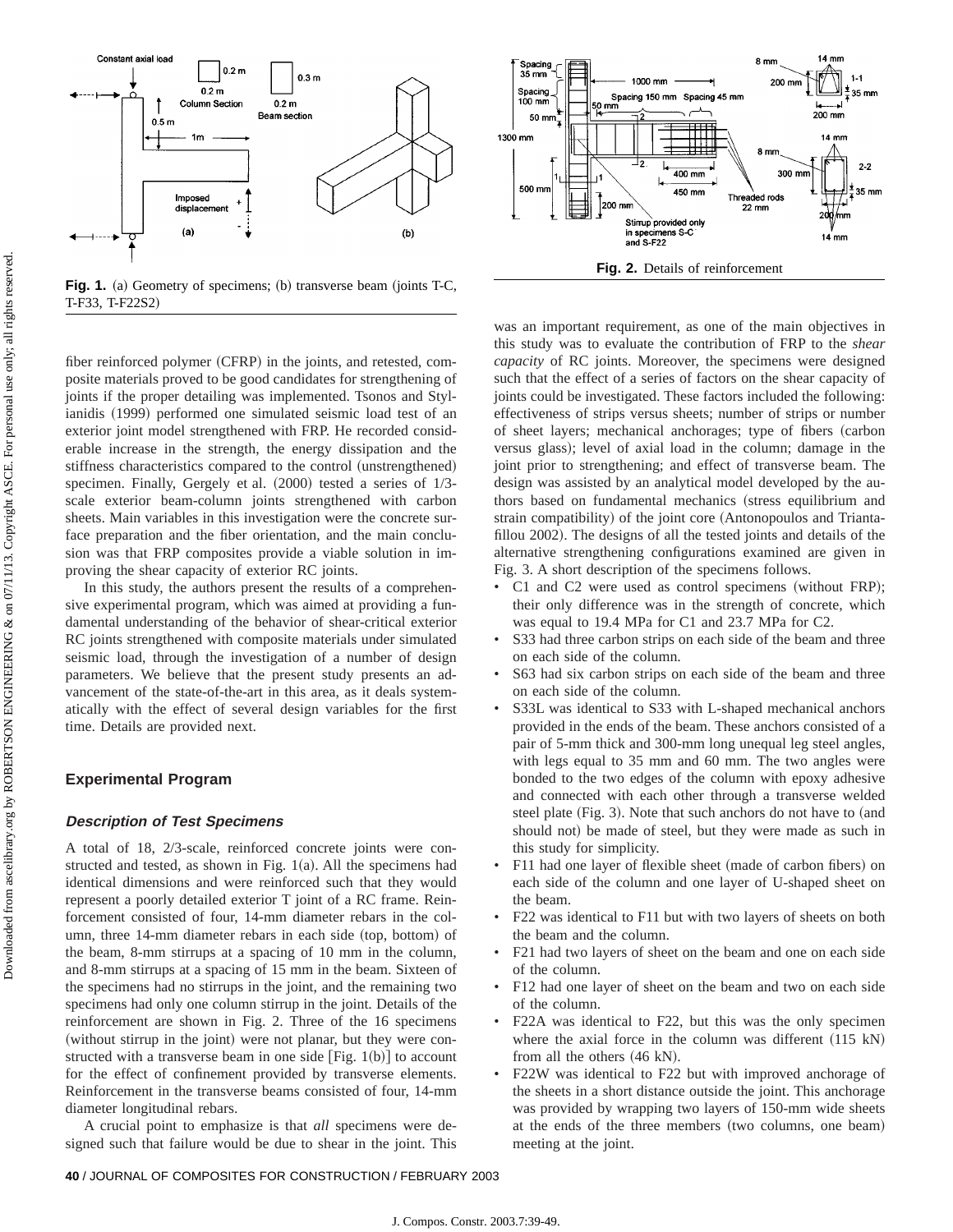

**Fig. 3.** (a) Description of specimens and strengthening alternatives; (b) layout of FRP layers

- F22in was identical to F22 but strengthened after a certain degree of initial damage had occurred in the virgin specimen. The damage was induced by preloading the specimen at an imposed displacement, which reached a maximum level of 10 mm. Then the specimen was unloaded and application of the FRP took place.
- GL was the only specimen strengthened with glass fibers. It had  $2-1/2$  (to be explained below) of glass fiber sheet on each side of the column and on the beam (in a U-shaped configuration).
- S-C was a control specimen with one stirrup in the joint.
- S-F22 was identical to F22 but contained one stirrup in the joint.
- T-C was used as control specimen with one transverse beam.
- T-F33 had three layers of sheet on the side of the column opposite to the transverse beam and another three layers of an L-shaped jacket covering the free side of the main beam as well as that of the transverse beam.
- T-F22S2 was identical to T-F33 but with two instead of three layers of sheets. In addition, it had two strips on the interior side of the beam (with total cross sectional area equal to the area of the three strips used for specimens S33 and S33L). In the joint region, the strips were inserted in holes, which were drilled through the thickness of the transverse beam.

The FRP strips used to strengthen specimens S33, S63, and S33L were 25-mm wide and 1.05-mm thick, and those for specimen T-F22S2 were 37.5-mm wide and 1.05-mm thick. The nominal thickness of sheets was 0.13 mm and 0.17 mm for carbon and glass, respectively. The resulting area fractions of FRP reinforcement (defined as the cross-sectional area of FRP divided by the member's cross-sectional area) in the beam and the column,  $\rho_{fb}$ and  $\rho_{fc}$ , respectively, are given in Table 1.

Finally, in all cases the FRP covered the joint region and extended 450 mm and 300 mm in the beam and the column, respectively.

# **Preparation of Specimens**

The concrete was prepared using type II portland cement (containing about 20% by weight of pozzolans) and crushed aggregates with a maximum size of 15 mm in a water:cement:aggregate ratio of approximately 0.65:1:6.4 by weight. Casting of the specimens took place in T-shaped steel molds, which were placed horizontally. The specimens were cured using wet burlaps for 1 week and then left in room conditions. Bonding of the composite materials took place at a concrete age of about 30–35 days. To ensure a high quality bond between the concrete and the FRP reinforcement, the specimens were thoroughly wire brushed (sur-

JOURNAL OF COMPOSITES FOR CONSTRUCTION / FEBRUARY 2003 / **41**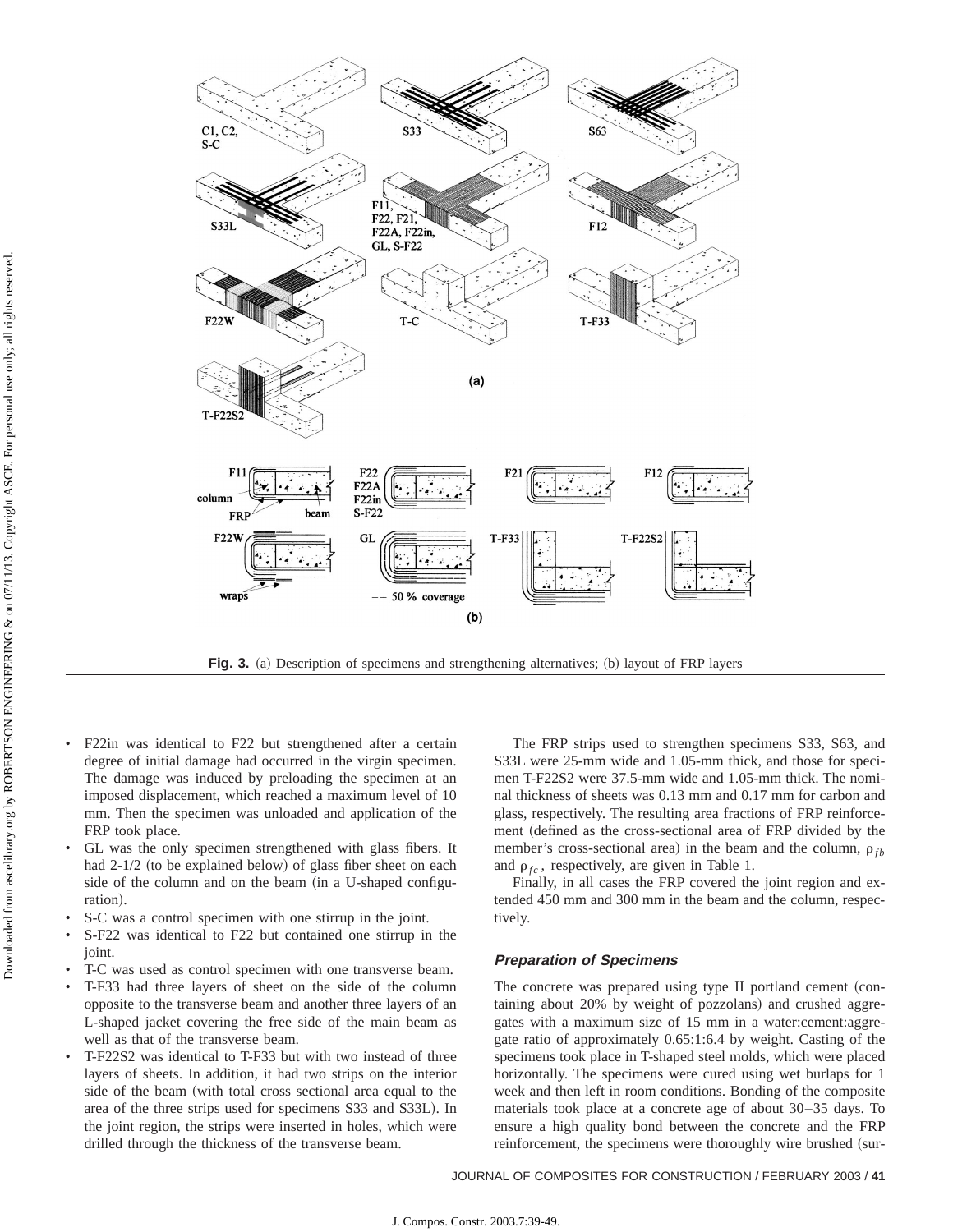|                    |                                |                      | FRP Area Fraction      |             | Maximum Load | Percent Difference with Control |          |
|--------------------|--------------------------------|----------------------|------------------------|-------------|--------------|---------------------------------|----------|
| Specimen           | 28 Day Concrete Strength (MPa) | Beam $\rho_{fb}$ (%) | Column $\rho_{fc}$ (%) | Push $(kN)$ | Pull (kN)    | Push                            | Pull     |
| C1                 | 19.5                           | $\mathbf{0}$         | $\overline{0}$         | 31.32       | 27.13        |                                 |          |
| C <sub>2</sub>     | 23.7                           | $\mathbf{0}$         | $\overline{0}$         | 30.82       | 31.08        |                                 |          |
| Average C1,C2      | 21.6                           | $\overline{0}$       | $\overline{0}$         | 31.07       | 29.10        | $\bf{0}$                        | $\bf{0}$ |
| S33                | 26.0                           | 0.26                 | 0.39                   | 34.66       | 35.28        | 11.6                            | 21.2     |
| S63                | 24.2                           | 0.52                 | 0.39                   | 39.36       | 40.24        | 26.7                            | 38.3     |
| S33L               | 26.3                           | 0.26                 | 0.39                   | 44.63       | 40.40        | 43.6                            | 38.8     |
| F11                | 22.8                           | 0.13                 | 0.13                   | 42.76       | 42.44        | 37.6                            | 45.8     |
| F22                | 27.2                           | 0.26                 | 0.26                   | 50.04       | 49.14        | 61.0                            | 68.1     |
| F21                | 27.0                           | 0.26                 | 0.13                   | 51.08       | 50.29        | 64.4                            | 72.8     |
| F12                | 29.5                           | 0.13                 | 0.26                   | 44.45       | 44.40        | 43.1                            | 52.6     |
| F22A               | 27.8                           | 0.26                 | 0.26                   | 57.38       | 52.56        | 84.7                            | 80.6     |
| F <sub>22</sub> W  | 29.2                           | 0.26                 | 0.26                   | 55.84       | 54.89        | 79.7                            | 88.6     |
| F <sub>22</sub> in | 21.0                           | 0.26                 | 0.26                   | 41.93       | 41.59        | 35.0                            | 42.9     |
| GL                 | 19.5                           | 0.42                 | 0.42                   | 44.13       | 43.04        | 42.0                            | 47.9     |
| $S-C$              | 19.3                           | $\overline{0}$       | $\overline{0}$         | 33.27       | 32.22        | $\bf{0}$                        | $\bf{0}$ |
| $S-F22$            | 19.0                           | 0.26                 | 0.26                   | 44.09       | 43.23        | 32.5                            | 34.2     |
| T-C                | 24.6                           | $\overline{0}$       | $\overline{0}$         | 36.02       | 33.86        | $\bf{0}$                        | $\bf{0}$ |
| T-F33              | 26.0                           | 0.19                 | 0.19                   | 44.26       | 44.45        | 22.9                            | 31.3     |
| T-F22S2            | 22.0                           | 0.26                 | 0.13                   | 40.07       | 39.75        | 11.2                            | 17.4     |

faces which received strips were roughened using a small hammer), until any loose material was removed and vacuumed. In those specimens where the external reinforcement had to turn around sharp edges (column edges), grinding of the concrete was provided to a radius of about 25–30 mm.

The outline of the external reinforcement layout was marked on the specimens, and the FRP was cut to the required length. The FRP materials used were of two types: pultruded carbon strips; and flexible carbon or glass sheets. The strips were cleaned with acetone and bonded through the use of a two-part epoxy adhesive. Proper bonding and removal of excessive adhesive was achieved using a plastic roller. Bonding of the sheets took place in several steps, which included: application of a two-part epoxy adhesive on the concrete; bonding of the first FRP layer; application of epoxy and impregnation of the sheet using a plastic roller; application of the next layer of sheet; etc.

To take advantage of the ability provided by the sheets to turn around the column (thus ensuring a good anchorage of the FRP reinforcement in the vicinity of the two column edges), in most specimens, the last FRP layer was always applied on the beam. Details of the application sequence of the various layers are given in Fig.  $3(b)$ .

Specimen GL deserves special mention. The number of layers for this specimen was determined such that the FRP jacket would have the same axial rigidity as that for specimen F11 (with one layer in the column and one in the beam). The ratio of the products (thickness of sheet $\times$ elastic modulus) for carbon and glass sheets was calculated approximately equal to 2.5, meaning that the equivalent of one layer of carbon sheet would be ''two and a half'' layers of glass sheet. The ''half'' layer was achieved by cutting the sheet in narrow strips and using them to construct the second layer of the jacket (in both the beam and the column) with partial  $(50%)$  coverage of the beam and column sides. Three 33-mm wide strips were used for the column at a 63-mm spacing, and three 50-mm wide strips were used for the beam at a 95-mm spacing.

As described above, two of the specimens, S33L and F22W, had special anchorage devices. In S33L, the anchorage of the

strips near the column edges was improved by using steel angles. These angles were epoxy-bonded against the two column edges, providing a 35-mm overlap at one end of the strips. To provide for a flat surface on the exterior column sides, the gap between the three strips and the concrete was filled with epoxy so that the thickness of the epoxy layer between the steel angle and the concrete (on the faces of the specimen) exceeded that of the epoxy layer between the steel angle and the strips by an amount equal to the strip thickness.

Finally, an interesting feature was introduced in specimen T-F22S2. In addition to the sheets, this joint received two strips in the interior side of the beam. The strips were inserted into about 45-mm maximum diameter elliptical holes, which were first drilled and then wire brushed and thoroughly cleaned. Following placement of the strips, the holes were filled with epoxy mortar through injection. An interesting feature of the strips used for this joint was the preparation of their ends to maximize their anchoring capacity inside the holes. These ends were first covered by an epoxy adhesive layer of varying thickness and then sand-coated (before hardening of the adhesive), to increase interlock with the surrounding epoxy mortar.

#### **Material Properties**

The compressive strength of concrete for each specimen was determined from four, 150-mm cubes taken during casting of each joint. The results for the 28-day average compressive strength are given in Table 1. The steel used for longitudinal reinforcement was type S500 with average yield stress, determined from three specimens equal to 585 MPa. Stirrups were made of mild steel type S220 with average yield stress equal to 260 MPa.

The following properties (average values) were provided by the manufactures for the composite materials: elastic modulus and failure strain of carbon strips $=150$  GPa and 0.016, respectively; elastic modulus and failure strain of carbon sheets $=$  230 GPa and 0.015, respectively; elastic modulus and failure strain of glass sheets =  $70$  GPa and 0.031, respectively.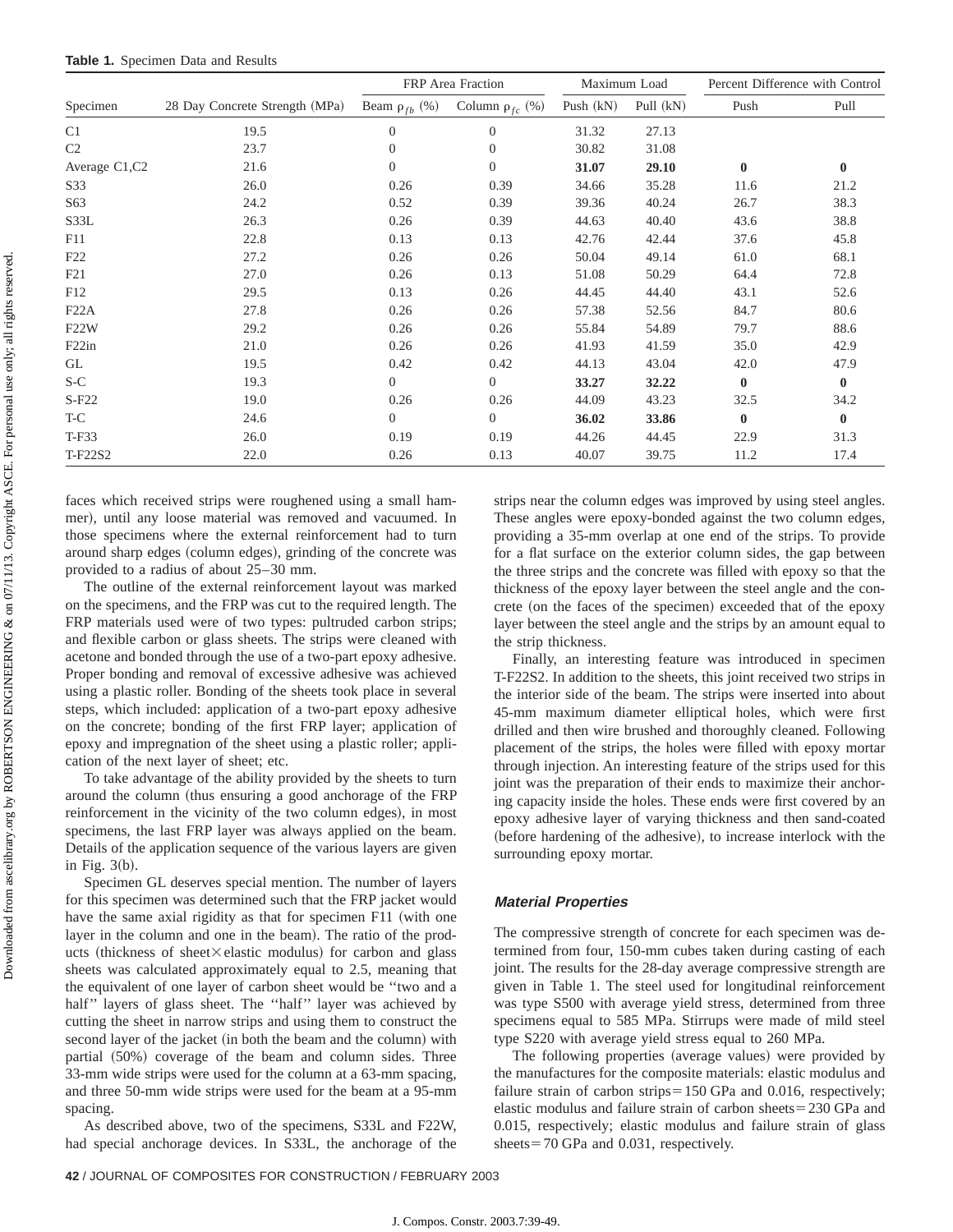

#### **Experimental Setup and Procedure**

The joints were rotated 90° from their characteristic position in a typical RC frame and were mounted on a stiff steel frame as shown schematically in Fig. 4. In this configuration, the column longitudinal axis was horizontal, and the beam longitudinal axis was vertical. Testing of each model began by slowly applying loads to simulate axial loading of the column. This was accomplished by stressing two high-strength steel rods placed outside the column through the use of a hydraulic load jack. During testing, application of the axial load was controlled manually and kept constant at a level of 46 kN for all specimens except for F22A, which received a force of 115 kN.

Once the full axial load had been applied, earthquake lateral loads were simulated by applying an alternating force to the end of the beam through an idealized pin. This force was applied in a quasistatic cyclic pattern using a horizontally positioned 500 kN MTS actuator. Data from the load cell and the actuator's displacement transducer were recorded using a computer controlled data acquisition system.

An important point during testing was the transfer of the force from the actuator to the beam. This was achieved through a combination of a metallic cap, which confined the beam's free end, and a set of three, 22-mm diameter threaded rods, which were attached inside the moulds before casting; the free ends of these rods were bolted tight on the metallic cap plate (Fig. 4). It is believed that this combination of confining cap and built-in rods provided an effective and slip-free attachment of the actuator to the beam.

The displacement-controlled loading sequence for each specimen consisted of three cycles at a series of progressively increasing (by  $5 \text{ mm}$ ) displacement amplitudes in each direction (push and pull). The loading history is illustrated in Fig. 5.

#### **Experimental Results**

# **Behavior**

The response of all joints tested (except for S33) is given in Fig. 6. The hysteresis loops obtained are characterized by substantial

pinching, which is typical of joint shear failure. This failure mechanism developed in the form of diagonal cracking in the joint and was observed in all tests (for other than the control specimens where the concrete surface was not visible; the FRP had to be removed in order to allow for visual inspections). Hence, the key objective of strengthening the joints while maintaining the shear failure mode was achieved. A typical diagonal cracking pattern corresponding to shear failure is illustrated in Fig.  $7(a)$ .

Note that certain parts of the hysteresis loops obtained for specimen S33 were not considered reliable due to friction and slip problems between the specimen and the supports. Hence, these loops were not considered correct and are not presented in Fig. 6.

In the *control* specimens (C1 and C2 without stirrup in the joint, S-C with one stirrup in the joint, and T-C with transverse beam and no stirrup in the joint) diagonal cracking appeared at a displacement between 10–15 mm.

#### **Specimens with Strips**

In specimens S33 and S63, gradual debonding of the beam strips from the face of the beam was observed, initiating at the ends of the strips in the joint region [Fig. 7(b)], when the displacement was about  $15-20$  mm (near 20 mm for S33 and near 15 mm for S63). Debonding of the beam strips in the joint caused debonding initiation of the column strips, too, especially of the outermost one, in the region around their midlength, due to uplift forces. As the displacement increased and the debonded areas of beam and



JOURNAL OF COMPOSITES FOR CONSTRUCTION / FEBRUARY 2003 / **43**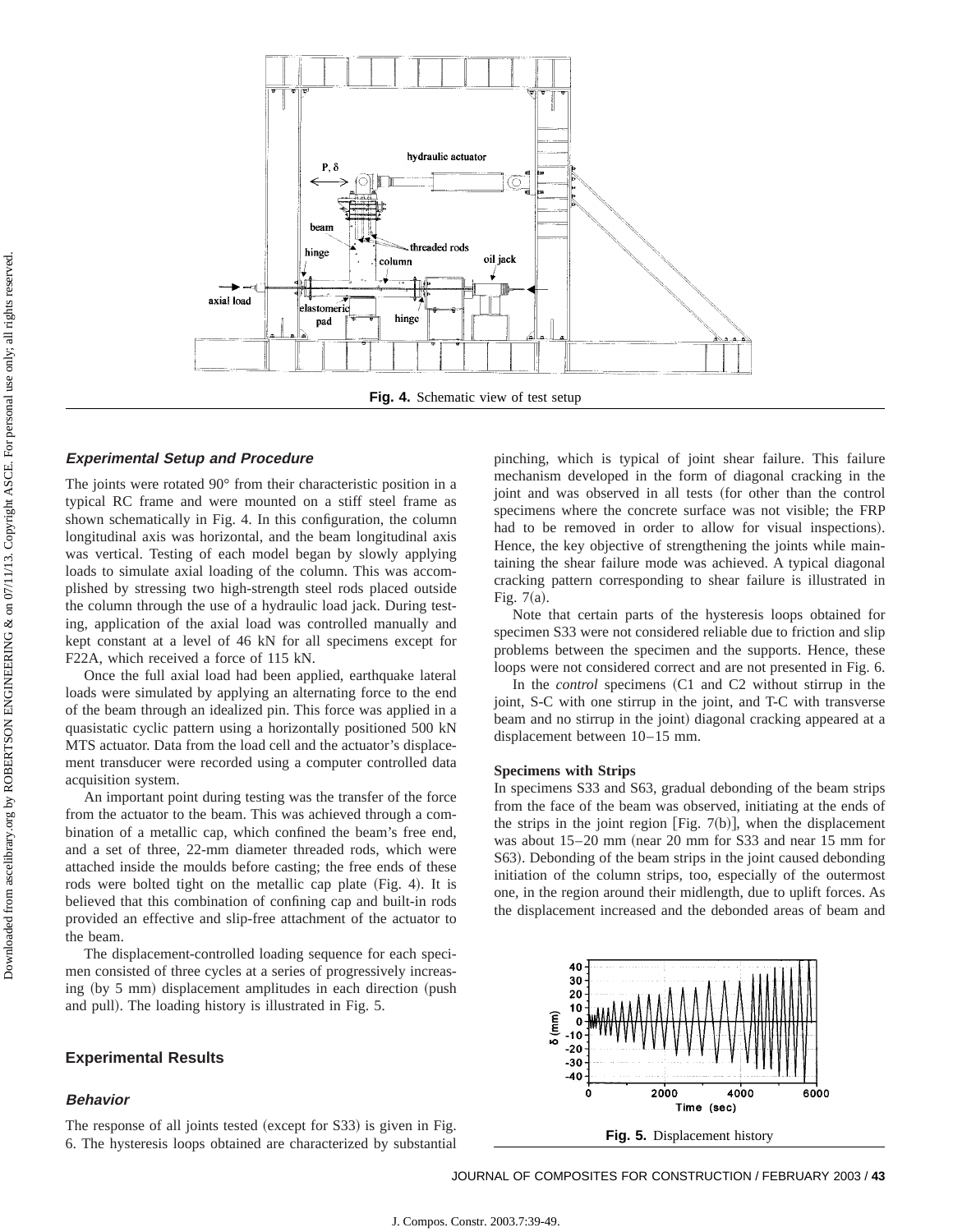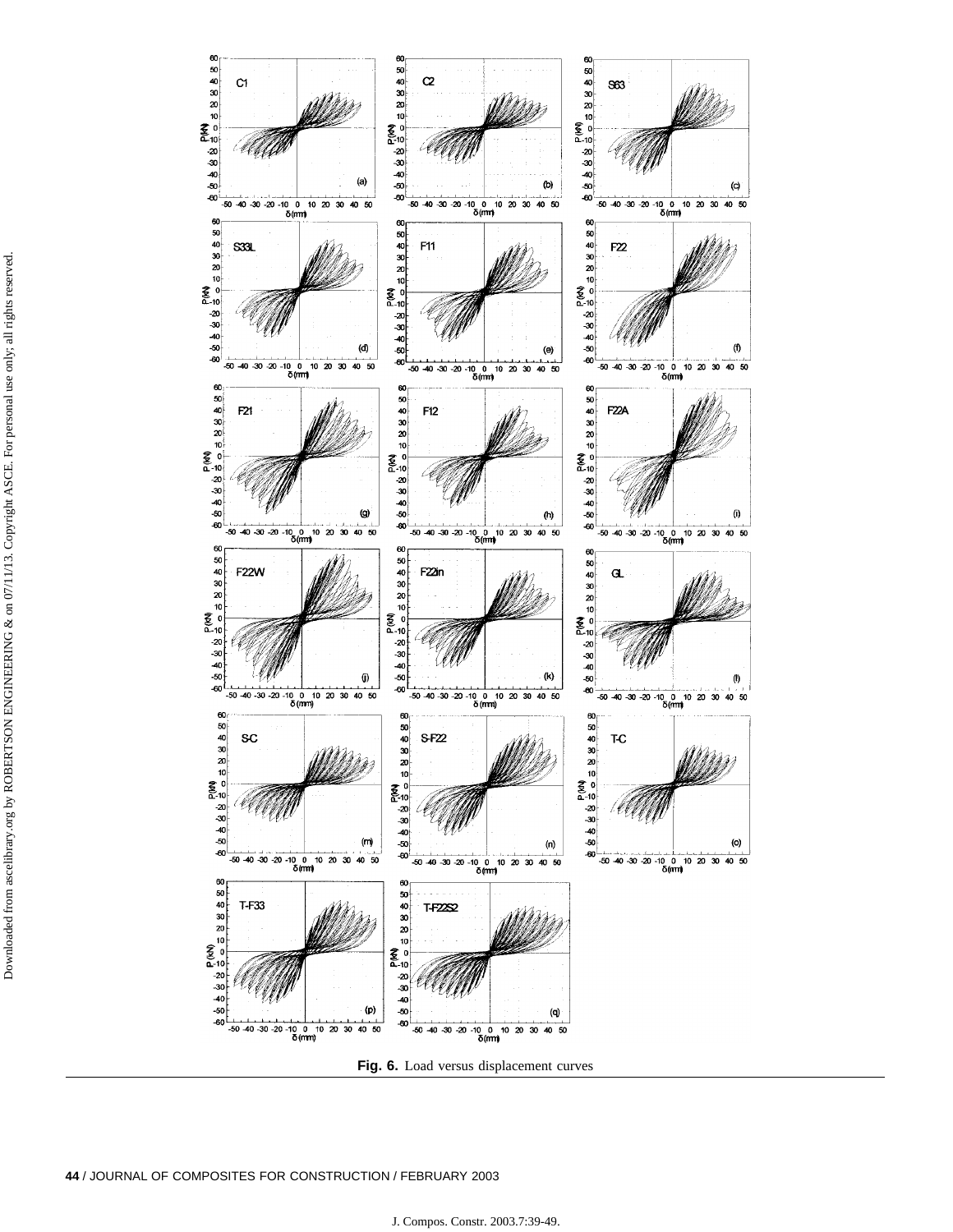

column strips increased in a stable manner (in the joint region), the innermost column strips debonded suddenly at their ends due to the high tensile forces transferred [Fig. 7(c)]. Specimen S33L (with the steel angle providing improved anchorage to the beam strips) behaved in a different manner. Debonding initiated in the nonanchored end of a beam strip [Fig. 7 $(d)$ ] due to tension (at a displacement of 15 mm), but it also developed in column strips first in compression [Fig. 7(e)] due to local buckling at a displacement of 25 mm and then in tension at a displacement of about 30  $mm$  [Fig. 7(d) bottom left].

## Specimens with Sheets (No Stirrup in the Joint, No **Transverse Beam**…

Specimen F11 was reinforced with one layer of carbon sheet on each side of the beam and the column. Debonding of the sheet

started near the corners of the joint at a displacement of 20 mm. On one side of the beam, debonding propagated gradually towards the end of the sheet [back of specimen in Fig.  $7(f)$ ]. Full debonding was observed at a displacement of about 40 mm; whereas on the other side [front of specimen in Fig. 7(f)] debonding was followed by tensile fracture of the beam FRP. This fracture occurred through a horizontal crack, which propagated gradually until the entire beam FRP fractured perpendicular to the fibers (at a displacement of  $35$  mm), causing partial fracture of the column FRP due to tension perpendicular to the fibers [Fig. 7(f)].

In specimen F22 (with two layers of carbon sheets on each side of the column), fracture of the sheet did not occur but debonding developed similarly to F11; debonded areas developed near the corners until a fraction of the beam FRP was detached and debonded all the way to the free end [Fig. 7 $(g)$ ]. Specimen F21 (with two layers of sheets on each side of the beam and one on each side of the column) was characterized by full debonding of both the beam and the column FRP on one side [Fig. 7(h)], and by limited debonding near the corners, combined with limited tensile fracture of the column FRP (near the corners) on the other side. The main characteristic of the response of specimen F12 (with one layer of FRP on each side of the beam and two on each side of the column) was full tensile fracture [Fig. 7(i)] of the beam FRP on one side (this followed debonding in the region underneath the fracture line) and full debonding (which developed gradually though) of the sheets on the other.

Specimen F22A (identical to F22 but with higher axial load in the column) developed similar failure characteristics to specimen F11 (fracture of the beam FRP on one side and partial debonding of the beam FRP on the other). In specimen F22W, which had special FRP wrappings at the beam and column ends, debonding was extremely limited. The beam FRP started fracturing on both sides at a displacement of about 20 mm. Cracks in the sheets propagated in a stable manner as the displacement increased until full fracture of the beam layers on one side occurred at a displacement of 35 mm [Fig. 7(j)]. Full fracture of the layers on the opposite side was completed when the displacement reached 40 mm.

Specimen F22in was loaded before strengthening up to a displacement of 10 mm (two series of three cycles each at a 5 mm increment), unloaded, strengthened, and then reloaded. At the end of preloading, diagonal cracking in the joint was already visible (although barely). Upon reloading the strengthened specimen and during the loading history, pinching became more intense as a result of precracking. Failure of the FRP sheet progressed through debonding, similarly to specimen F22, with the following two differences:  $(1)$  on one side of the joint, debonding of the FRP was full; and  $(2)$  on the other, it was mainly observed in the inner part of the column.

Specimen GL was the only one strengthened with glass fiber sheets. Debonding of the glass fiber reinforced polymer (GFRP) jacket started near the corners (at a displacement of about 20 mm) and propagated until the jacket was fully detached from the joint on one side [Fig.  $7(k)$ ]. On the other side of the specimen, where debonding was less severe and rather localized in the vicinity of the joint (near the end of the beam), minor tensile fracture of the beam sheet initiated when the displacement reached 30 mm and propagated slowly until the crack tip reached the part of the sheet which consisted of three layers [Fig.  $7(1)$ ].

The next specimen, S-F22, was identical to F22, but had one extra stirrup in the joint. Failure of the FRP occurred according to the following sequence: debonding near the corners (started at a displacement of 15 mm), which spreaded gradually  $[D$  in Fig.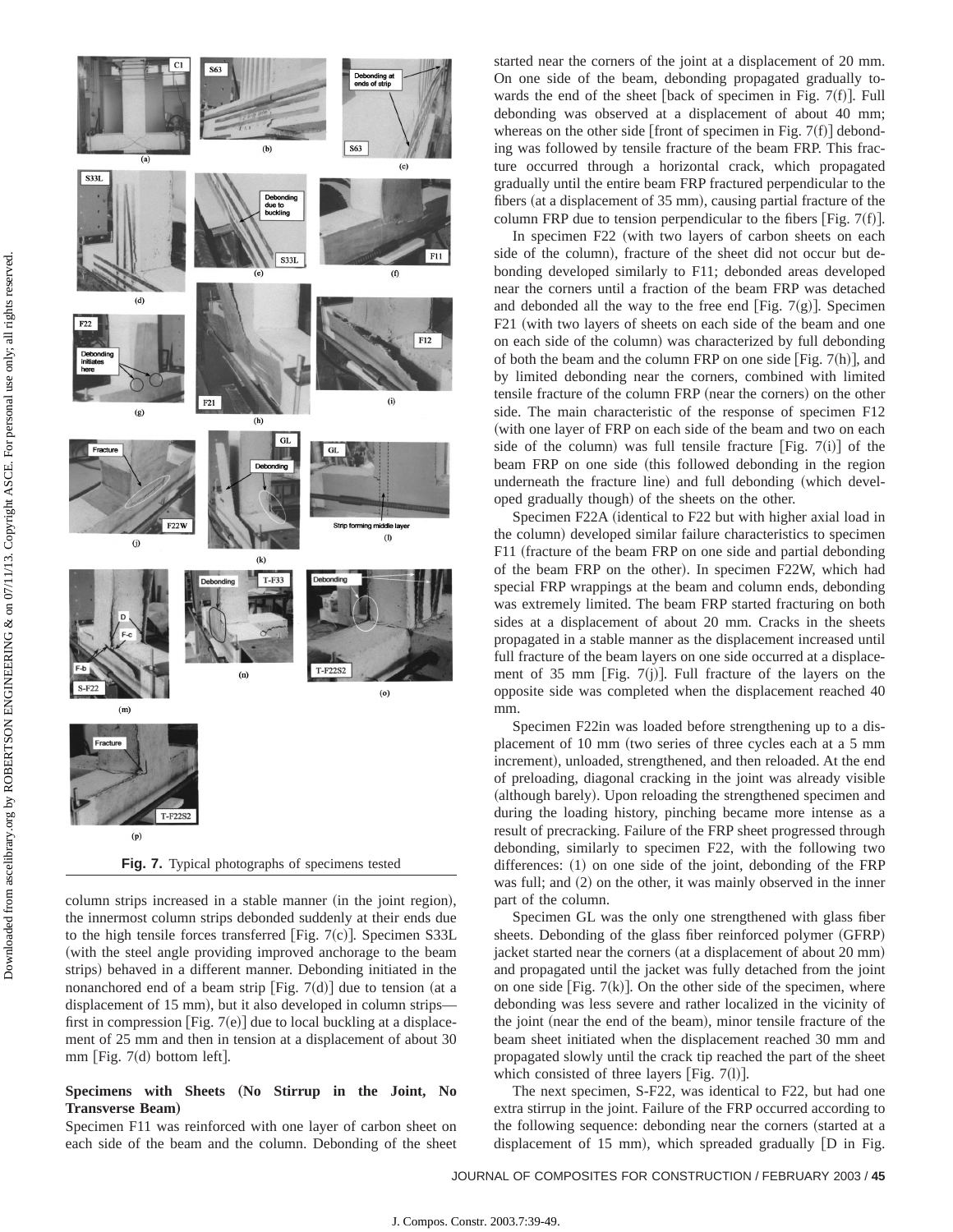**Table 2.** Stiffness at Various Displacements and Percent Degradation

|                 | Stiffness (kN/mm), Percent Difference with Control, and Percent Degradation |                    |                 |                    |                     |       |                    |                     |  |
|-----------------|-----------------------------------------------------------------------------|--------------------|-----------------|--------------------|---------------------|-------|--------------------|---------------------|--|
| Specimen        | $5 \text{ mm}$                                                              | Percent difference | $25 \text{ mm}$ | Percent difference | Percent degradation | 45 mm | Percent difference | Percent degradation |  |
| Average C1,C2   | 3.67                                                                        | $\overline{0}$     | 1.15            | $\Omega$           | 68.7                | 0.45  | $\theta$           | 87.7                |  |
| S33             | 3.39                                                                        | $-7.6$             | 1.40            | 21.7               | 58.7                | 0.51  | 13.3               | 85.0                |  |
| S <sub>63</sub> | 3.94                                                                        | 7.4                | 1.56            | 35.7               | 60.4                | 0.46  | 2.2                | 88.3                |  |
| S33L            | 4.00                                                                        | 9.0                | 1.70            | 47.8               | 57.5                | 0.48  | 6.7                | 88.0                |  |
| F11             | 3.92                                                                        | 6.8                | 1.70            | 47.8               | 56.6                | 0.43  | $-4.4$             | 89.0                |  |
| F22             | 4.24                                                                        | 15.5               | 1.93            | 67.8               | 54.5                | 0.92  | 104.4              | 78.3                |  |
| F21             | 4.50                                                                        | 22.6               | 2.03            | 76.5               | 54.9                | 0.57  | 26.7               | 87.3                |  |
| F12             | 4.37                                                                        | 19.1               | 1.78            | 54.8               | 59.3                | 0.38  | $-15.5$            | 91.3                |  |
| F22A            | 4.80                                                                        | 30.8               | 2.18            | 89.6               | 54.6                | 0.53  | 17.8               | 89.0                |  |
| F22W            | 5.16                                                                        | 40.6               | 2.22            | 93.0               | 57.0                | 0.61  | 35.5               | 88.2                |  |
| F22in           | 2.63                                                                        | $-28.3$            | 1.67            | 45.2               | 36.5                | 0.49  | 8.9                | 81.4                |  |
| <b>GL</b>       | 4.34                                                                        | 18.3               | 1.74            | 51.3               | 59.9                | 0.44  | $-2.2$             | 89.9                |  |
| $S-C$           | 3.95                                                                        | $\overline{0}$     | 1.31            | $\Omega$           | 66.8                | 0.51  | $\Omega$           | 87.1                |  |
| $S-F22$         | 4.00                                                                        | 1.3                | 1.73            | 32.1               | 56.7                | 0.65  | 27.5               | 83.7                |  |
| T-C             | 4.37                                                                        | $\overline{0}$     | 1.29            | $\Omega$           | 70.5                | 0.54  | $\Omega$           | 87.6                |  |
| T-F33           | 4.55                                                                        | 4.1                | 1.77            | 37.2               | 61.1                | 0.71  | 31.5               | 84.4                |  |
| T-F22S2         | 4.17                                                                        | $-4.6$             | 1.60            | 24.0               | 61.6                | 0.72  | 33.3               | 82.7                |  |

 $7(m)$ ; initiation of tensile fracture of the column FRP at a displacement of  $+25$  mm [F-c in Fig. 7(m)]; initiation of tensile fracture of the beam FRP at a displacement of  $-25$  mm, and crack propagation until nearly complete fracture at a displacement of  $+40$  mm [F-b in Fig. 7(m)]; nearly complete debonding of the column FRP and part of the beam FRP at end of test.

#### **Specimens with Transverse Beam**

FRP failure in specimen T-F33 (with three layers of sheet on the beams and the column) initiated with debonding near the corners at a displacement of 25 mm. When the displacement reached about  $30-35$  mm, the transverse beam suffered splitting [Fig.  $7(n)$ ; this may be attributed to the lack of stirrups (omitted in the transverse beam) and the presence of a relatively large duct, which was used to accommodate one of the prestressing rods. Until the end of the test, debonding propagated and covered the whole area of the joint panel.

Specimen T-F22S2 had two layers of carbon sheets in the beams (outer side) and the column and two strips in the inner side of the beam, anchored inside the transverse beam at the section where it meets the joint. Failure of the FRP initiated with partial debonding of one strip (in tension) when the displacement reached  $-20$  mm and debonding of the sheets at the corners [Fig.  $7<sub>o</sub>$ . This was followed by tensile fracturing of the beam FRP near the corners [Fig. 7(p)], with horizontal cracks initiating at displacement of about 20–25 mm. At a displacement level of 35 mm both strips debonded. The test stopped when the displacement reached 55 mm; up to that level the cracks in the sheet progressed slowly.

#### **Strength, Stiffness, Energy Dissipation**

To evaluate the effectiveness of the various FRP reinforcement configurations, the strength, the stiffness, and the energy dissipation capacity for every load cycle were recorded. The strength (maximum load) in both the push and the pull direction is given in Table 1. The stiffness, which corresponds to the peak-to-peak slope of each first out of three cycles of equal displacement, is provided in Table 2 for various displacement levels. The same table also gives: the stiffness increase with respect to the control

specimen at three displacement levels  $(5, 25,$  and  $45 \text{ mm})$ ; and the stiffness degradation at two displacement levels (25 and 45 mm), as a percentage of the stiffness corresponding to the displacement level of 5 mm. Typical stiffness versus imposed displacement curves for various of the joints tested are shown in Fig. 8. Finally, energy dissipation due to inelastic action within and near the joint panel was computed by summing the area enclosed within the load versus displacement curves. The cumulative energy corresponding to the 10, 20, 30, and 40 mm displacement levels is given in Table 3 and in graphical form for some of the specimens tested in Fig. 9.

## **Analysis of Results**

All the joints tested failed as designed, that is in shear, which developed in the form of diagonal cracks in the concrete. In terms of the various factors examined in this investigation, careful ex-

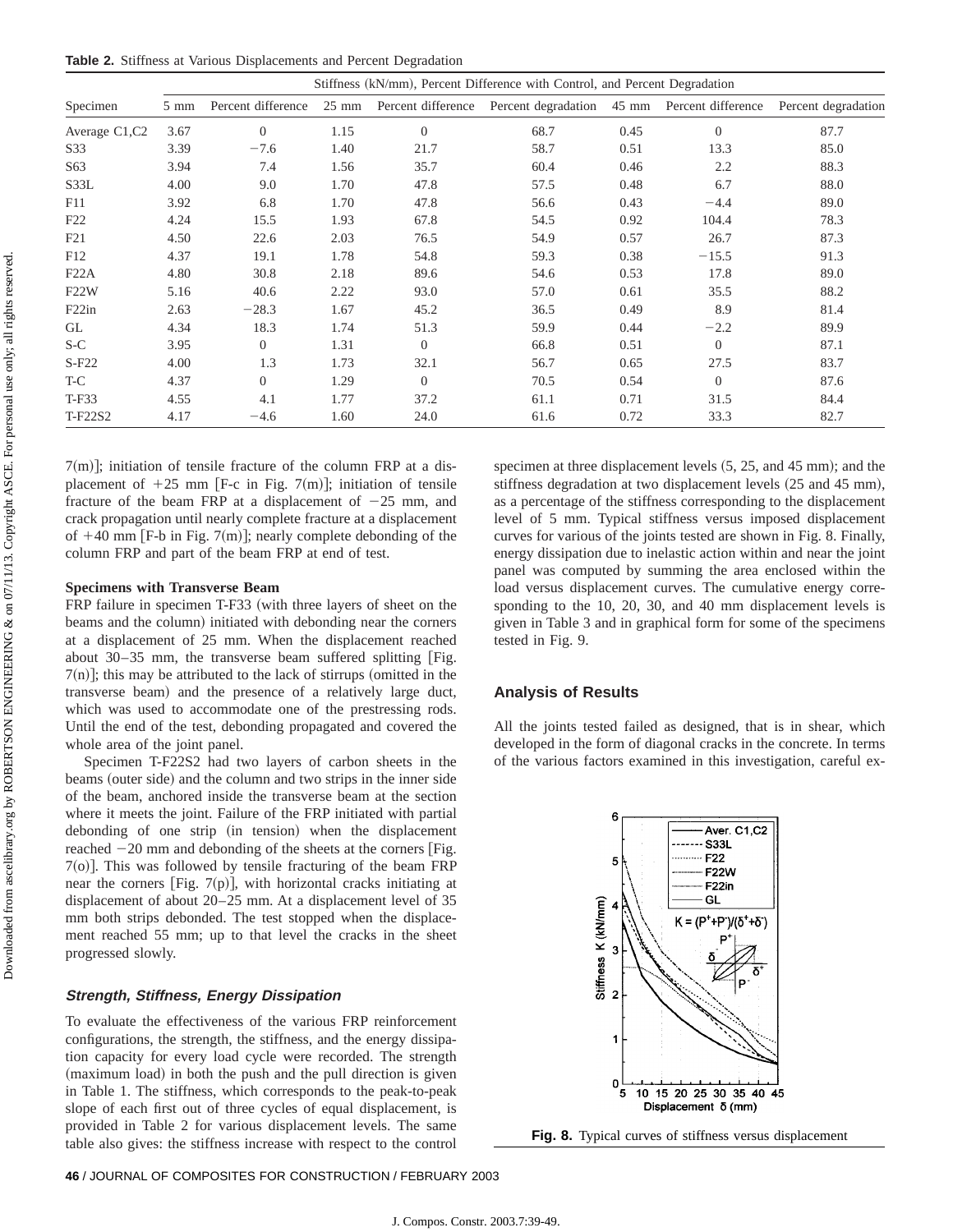|                    | Energy Dissipated (kN mm) and Percent Difference with Control Specimen |                       |                 |                       |                  |                    |                  |                    |  |  |  |
|--------------------|------------------------------------------------------------------------|-----------------------|-----------------|-----------------------|------------------|--------------------|------------------|--------------------|--|--|--|
| Specimen           | $10 \text{ mm}$                                                        | Percent difference    | $20 \text{ mm}$ | Percent difference    | $30 \text{ mm}$  | Percent difference | 40 mm            | Percent difference |  |  |  |
| Average C1,C2      | 356                                                                    | $\Omega$              | 1,480           | $\Omega$              | 3,304            | $\Omega$           | 4,995            | $\overline{0}$     |  |  |  |
| S33                | $-$ <sup>a</sup>                                                       | $\equiv$ <sup>a</sup> | $-{}^a$         | $\equiv$ <sup>a</sup> | $-$ <sup>a</sup> | $-{}^a$            | $-$ <sup>a</sup> | $-{}^a$            |  |  |  |
| S63                | 285                                                                    | $-19.9$               | 1,466           | $-0.9$                | 3,558            | 7.7                | 5,763            | 15.4               |  |  |  |
| S33L               | 300                                                                    | $-15.7$               | 1,473           | $-0.5$                | 3,775            | 14.3               | 6,015            | 20.4               |  |  |  |
| F11                | 313                                                                    | $-12.1$               | 1,401           | $-5.3$                | 3,656            | 10.7               | 6,395            | 28.0               |  |  |  |
| F <sub>22</sub>    | 289                                                                    | $-18.8$               | 1,344           | $-9.2$                | 3,803            | 15.1               | 7,477            | 49.7               |  |  |  |
| F21                | 323                                                                    | $-9.3$                | 1,490           | 0.7                   | 4,237            | 28.2               | 7,050            | 41.1               |  |  |  |
| F12                | 321                                                                    | $-9.8$                | 1,415           | $-4.4$                | 3,961            | 19.9               | 6,085            | 21.8               |  |  |  |
| F22A               | 285                                                                    | $-19.9$               | 1,511           | 2.1                   | 4,275            | 29.4               | 8,417            | 68.6               |  |  |  |
| F22W               | 333                                                                    | $-6.5$                | 1,486           | 0.4                   | 4,281            | 29.6               | 8,532            | 70.8               |  |  |  |
| F <sub>22</sub> in | 206                                                                    | $-42.1$               | 1,192           | $-19.5$               | 3,219            | $-2.6$             | 5,641            | 12.9               |  |  |  |
| GL                 | 343                                                                    | $-3.7$                | 1,565           | 5.7                   | 3,958            | 19.8               | 6,912            | 38.4               |  |  |  |
| S-C                | 343                                                                    | $\theta$              | 1,550           | $\overline{0}$        | 3,487            | $\theta$           | 5,494            | $\bf{0}$           |  |  |  |
| $S-F22$            | 320                                                                    | $-6.7$                | 1,393           | $-10.1$               | 3,532            | 1.3                | 6,472            | 17.8               |  |  |  |
| T-C                | 371                                                                    | $\theta$              | 1,714           | $\overline{0}$        | 3,748            | $\overline{0}$     | 5,873            | $\bf{0}$           |  |  |  |
| T-F33              | 369                                                                    | $-0.5$                | 1,761           | 2.74                  | 4,451            | 18.8               | 7,695            | 31.0               |  |  |  |
| T-F22S2            | 319                                                                    | $-14.0$               | 1,396           | $-18.6$               | 3,480            | $-7.2$             | 6,207            | 5.7                |  |  |  |

<sup>a</sup>Part of the hysteresis loops for this specimen is not correct, and the energy results are not reliable; hence, they are omitted.

amination of the test results in terms of *strength* (average increase in the push and pull direction) and *energy dissipation* (at the end of the 40 mm cycles) revealed the following information:

- Increased area fraction in both the beam and the column (average of C1-C2 versus F11 and F22). Both the strength and the dissipated energy increased considerably with, but not proportionally to, the number of FRP layers. The strength increase is about 40% and 65% for  $\rho_{fb} = \rho_{fc} = 0.0013$  and 0.0026, respectively; and the associated values for energy dissipation are about 30% and 50%. That is, the two layers acting together have an effectiveness of approximately 65% compared to the action of individual layers:  $(65-40)/40 \approx 65\%$ ,  $(50-30)/100$  $\approx 65\%$ ).
- *Increased area fraction in the beam only* (average of C1-C2 versus S33 and S63, and versus F11, F21). In terms of strength, increasing the FRP area fraction in the beam is nearly as effective as it is for equal increase in both the beam and the column, implying that the effectiveness of column FRP is





rather limited. The strength increase in joints with *strips* is about 15% and 30% for  $\rho_{fb} = 0.0026$  and 0.0052 (with  $\rho_{fc}$  $=0.0039$  in both cases), respectively; the associated energy values are about 15% and 20%. In joints with *sheets*, the strength increase is about 40% and 70% for  $\rho_{fb} = 0.0013$  and 0.0026 (with  $\rho_{fc}$ =0.0013 in both cases), respectively; and the associated energy values are about 30% and 40%.

- *Effectiveness of beam versus column FRP reinforcement* (average of C1-C2 versus F21, F12). Beam reinforcement is much more effective than column reinforcement. This may be seen by comparison of results for specimens with  $\rho_{fb} = 2\rho_{fc}$ =0.0026 and  $\rho_{fc}$ =2 $\rho_{fb}$ =0.0026, which indicate a strength increase in the order of 70% and 50%, respectively. The corresponding values for energy dissipation are approximately 40% and 20%.
- *Effect of mechanical anchorage* (F22 versus F22W, S33 versus S33L). The mechanical anchorages employed in this study increased the effectiveness of FRP *sheets* in terms of strength and energy by about  $30\%$  (from  $65\%$  increase to  $85\%$ ) and 40% (from 50% increase to 70%), respectively. For *strips*, the effectiveness of anchorage was much higher in the order of 150%—strength increases of about 15% (S33) jumped up to about 40% (S33L).
- *Effect of axial load on strengthened joints* (F22 versus F22A). The favorable effect of high axial load on the shear capacity of FRP-strengthened joints was confirmed. A 2.5 times higher load pushed the strength increase from 65% to about 85% and the energy increase from 50% to 70%.
- *Effect of initial damage* (F22 versus F22in). The initial damage (caused by loading the specimen at 60% of ultimate load) affected adversely the response of the strengthened joint. Strength and energy increases for the undamaged joint were about 65% and 50%, respectively. For the precracked joint, these values dropped to about 40% and 15% indicating that if the strengthened joint is damaged (but not repaired), FRP materials are less effective in terms of energy dissipation as opposed to strength increase.
- Carbon versus glass FRP (F11 versus GL). Glass fibers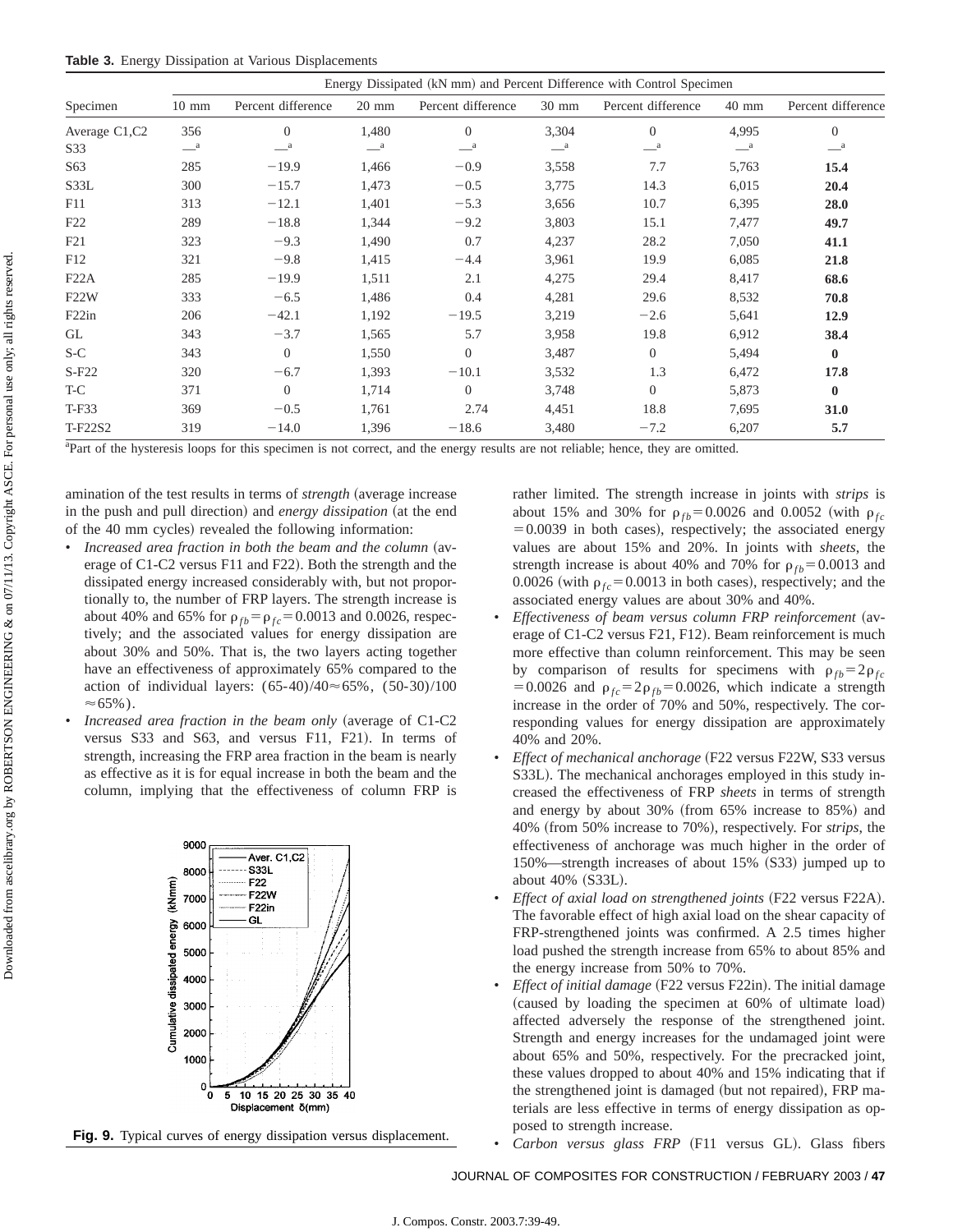proved only slightly more effective than carbon fibers in terms of strength but more effective in terms of energy dissipation (about 30% energy increase in F11 versus 40% in GL).

- *Sheets versus strips* (S33L versus F22). Joints S33L and F22 had the same FRP area fraction in the beam and different in the column. Despite the higher FRP area fraction in the column  $(0.0039$  versus  $0.0026$ ), the specimen with strips performed worse than that with sheets. The increase in strength and energy was 40% and 20%, respectively, in S33L, whereas the corresponding values for F22 reached 65% and 50%. This result is not surprising, as the achievement of proper anchorages for strips is a much more difficult task than for sheets; yet, the sheets provide a more even transfer of forces over the joint region.
- *Effectiveness of FRP versus steel reinforcement (stirrups) in the joint* (average of C1-C2 versus F22 and S-C versus S-F22). As the transverse steel reinforcement in the joint increased, the FRP became less effective. Area fractions  $\rho_{fb} = \rho_{fc} = 0.0026$  in the joint without the extra stirrup provided a 65% and 50% increase in the strength and the energy, respectively, whereas the associated values for the joint with one extra stirrup were about 35% and 20%.
- *Effectiveness of FRP on joints with transverse beam* (T-C versus T-F33 and average of C1-C2 versus average of F11-F22; T-C versus T-F22S2 and average of C1-C2 versus F21). For the case of FRP sheets making a 90° turn, the presence of a transverse beam decreased the effectiveness of the FRP by about 50% and 20% in terms of strength and energy, respectively. The associated reduction in the case of sheets combined with straight strips was even higher, in the order of 80%  $(\text{strength})$  and 85%  $(\text{energy})$ .

When a comparison of the test results is made in terms of *stiffness* (Table 2), most strengthening configurations resulted in higher stiffness values compared with the control joints. These values ranged from about 5% to 40% in the early cycles  $(\delta$  $=$  5 mm), from 20% to 90% at  $\delta$  = 25 mm, and from nearly 0% to 100% at the end of the displacement history ( $\delta$ =45 mm). The highest increases were obtained when FRP sheets were anchored using transverse wrapping (joint F22W). The results for the predamaged joint (F22in) demonstrated that after a certain displacement level (about 10 mm in this study) even low FRP area fractions ( $\rho_{fb} = \rho_{fc} = 0.0026$  here) result in considerable stiffness increase, which was up to about 50% in this study. Finally, when the comparison is made in terms of the rate of stiffness degradation, the conclusion is that this quantity is not affected much by the configuration of the FRP strengthening system.

## **Conclusions**

The tests performed in this study demonstrated that externally bonded FRP reinforcement is a viable solution towards enhancing the strength, energy dissipation, and stiffness characteristics of poorly detailed (in shear) RC joints subjected to simulated seismic loads. Relatively low FRP area fractions increased both the strength (peak lateral load capacity) and the cumulative dissipated energy up to about 70–80%. The increase in stiffness varied with the imposed displacement level and reached values in the order of 100%.

The design of specimens allowed for an investigation of several variables, details of which are described above. The main conclusions, in terms of strength and energy dissipation may be summarized in a rather simplified and qualitative manner as follows:

- Debonding dominates the behavior of external reinforcement unless very low area fractions are employed or proper mechanical anchorages are provided.
- For the same reinforcement area fraction, flexible sheets are more effective than strips.
- Both the strength and the dissipated energy increase considerably with—but not proportionally (due to premature debonding) to—the number of FRP layers.
- Increasing the FRP area fraction in the beam is nearly as effective as it is for equal increase in both the beam and the column, implying that the effectiveness of column FRP is rather limited.
- Mechanical anchorages increase the effectiveness of both strips and sheets. Wrapping of longitudinal FRP sheets with transverse layers proved to be a highly effective anchorage system.
- The effect of high axial load on the shear capacity of FRPstrengthened joints is quite positive.
- If the strengthened joint is damaged (but not repaired), FRP materials are less effective in terms of energy dissipation as opposed to strength increase (both quantities increase though).
- On the basis of the same axial rigidity, glass fiber sheets proved marginally more effective than carbon fiber sheets. However, this is the result of one test only, and further investigation on this topic is needed.
- The effectiveness of FRP increases as the transverse steel reinforcement in the joint decreases.
- Compared with planar specimens, the effectiveness of FRP sheets in joints with a transverse beam is reduced (not so much for the energy as for the strength).

The authors' view is that future research in the area of FRPstrengthened RC joints should be directed towards providing a fundamental understanding of the response when the important failure mode of rebar pull-out dominates over shear failure.

#### **Acknowledgments**

Partial support to this research has been provided by the Research Committee of the University of Patras ("K. Karatheodoris" Program). The authors wish to thank Assistant Professor S. Bousias and Mrs. D. Grammenou for their invaluable assistance in the experimental program, and SIKA Hellas for providing the composite materials used in this investigation.

#### **Notation**

*The following symbols are used in this paper:*

- $K =$  stiffness;
- $P =$  applied load;
- $\delta$  = imposed displacement;
- $\rho_{fb}$  = area fraction of FRP reinforcement in the beam; and
- $\rho_{fc}$  = area fraction of FRP reinforcement in the column.

#### **References**

- Alcocer, S., and Jirsa, J. O. (1993). "Strength of reinforced concrete frame connections rehabilitated by jacketing." ACI Struct. J., 90(3), 249–261.
- Antonopoulos, C. P., and Triantafillou, T. C. (2002). "Analysis of FRPstrengthened RC beam-column joints." *J. Compos. Constr.*, 6(1),  $41 - 51$

**48** / JOURNAL OF COMPOSITES FOR CONSTRUCTION / FEBRUARY 2003